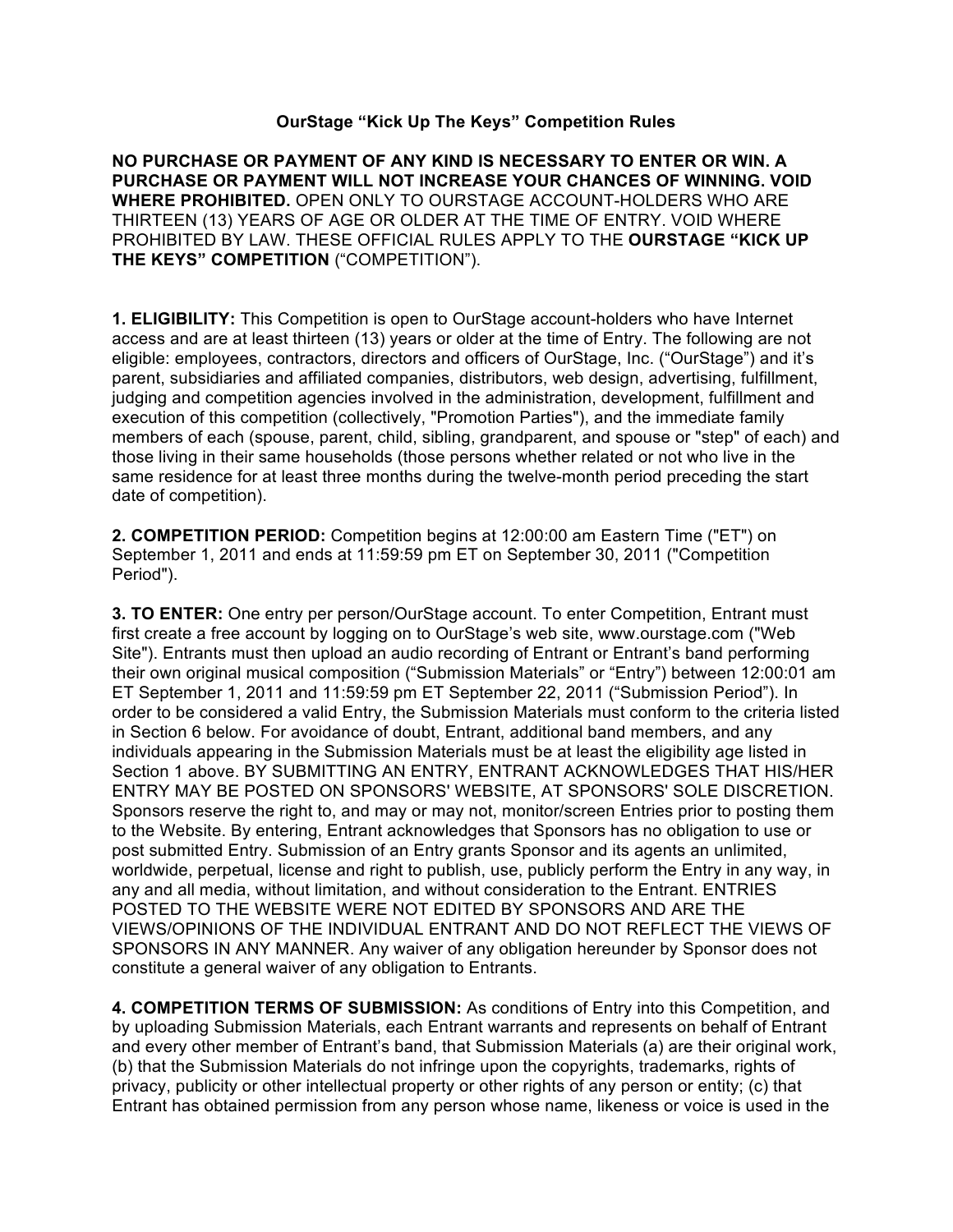Submission Materials and (d) and that publication of the Submission Materials via various media including Web posting, will not infringe on the rights of any third party rights. Any such Entrant will indemnify and hold harmless Sponsors from any claims to the contrary. Each Entrant further warrants and represents that the Entrant has obtained permission from each person who appears in the Submission Materials to grant the rights to the Promotion Parties described in these Official Rules, and can make written copies of such permissions available to the Promotion Parties upon request. By submitting an Entry, Entrant agrees to the Terms and Conditions specified on this Web site and further agrees to never sue or assert any claim against the Promotion Parties' use of the Submission Materials. Entrant agrees to indemnify and hold the Promotion Parties and their respective affiliates, officers, directors, agents, co-branders or other partners, and any of their employees (collectively, the "Competition Indemnities"), harmless from any and all claims, damages, expenses, costs (including reasonable attorneys' fees) and liabilities (including settlements), brought or asserted by any third party against any of the Competition Indemnities due to or arising out of the Entrant's Submission Materials in the Competition, or the Entrant's conduct during and in connection with this Competition, including but not limited to claims of infringement of a party's trademark, copyright, or other intellectual property rights, right of publicity, right of privacy or defamation. Entrant agrees to release and indemnify and hold harmless Sponsors and the Promotion Parties from any and all claims that any advertising, presentation, web content or any other material subsequently produced, presented, and/or prepared by or on behalf of Sponsor or the Promotion Parties infringes on the rights of Entrant's work as contained in the Submission Materials.

**5. PRIVACY POLICY:** Please read our Privacy Policy for more information about our information collection and use practices found at http://www.ourstage.com/about/privacy.

# **6. SUBMISSION MATERIALS FORMAT AND CONTENT REQUIREMENTS:**

## **Technical Requirements**

The Submission Materials must be greater than 30 seconds and no more than 15 minutes in length, and be submitted in one of the formats allowed on the Upload/Compete page on the Web Site. All Entries must comply with the OurStage Terms and Conditions found at http://www.ourstage.com/about/terms

## **Additional Requirements**

- Entries MUST include vocals and lyrics MUST be in English. Copyrighted images and/or album art may NOT be used to accompany entries and will be cause for withdrawal from the competition.
- Regarding acceptable genres of music, only Submission Materials that are determined, at the sole discretion of the Sponsors, to be classified as pop, indie pop, modern rock, soft rock, singer-songwriter (male), singer-songwriter (female), indie rock, rock, alternative, southern rock, soul, R&B, traditional country, country, alternative country and acoustic, as defined on the OurStage FAQs (http://www.ourstage.com/about/faqs) will be deemed valid entries.
- Eligible submissions are limited to those featuring piano as the primary instrument throughout the composition.
- No Entries will be returned. Sponsors may, in their sole discretion, remove, delete and/or disqualify Entries deemed to be inappropriate or otherwise noncompliant. Sponsors reserves the right, in their reasonable discretion, during or upon completion of the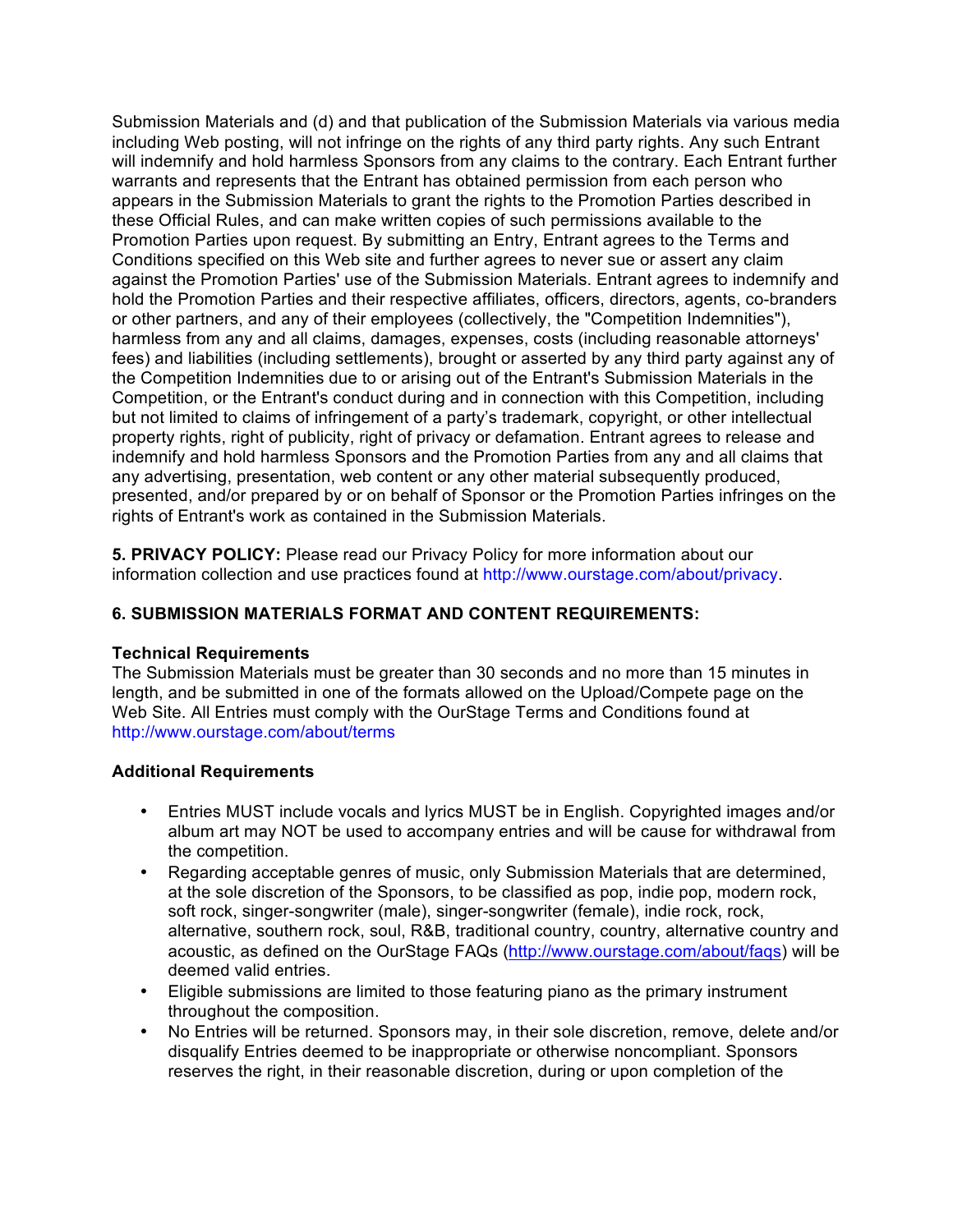Submission Period, to request that any entrant resubmit his or her Entry which fails to comply with the Submission Requirements prior to any judging or voting period.

- Sponsors reserve the right to waive the Submission Requirements set forth herein in their reasonable discretion.
- Entrants must completely fill out an artist profile.
- If any group of individuals elects to collaborate on an Entry, they are required to designate one (1) person as the official Entrant of the group to enter the Competition, agree to these rules and accept the prize on behalf of the group. Neither Sponsor nor any of the Promotion Parties are liable for any disputes between collaborators arising under or related to the Competition. Entrant will be required to secure permission from all collaborators and supply proof of permission to Sponsors upon request.
- No Illegal, Infringing or Abusive Message Content: Entrant understands and acknowledges that he/she is responsible for the Submission Materials, and agrees not to post any content that is unlawful, harmful, tortious, defamatory, libelous, obscene, invasive of the privacy of another person, threatening, harassing, abusive, hateful, racist, infringing, pornographic, violent, derogatory of any ethnic, racial, gender, religious, professional or age group or otherwise objectionable, inappropriate, or in violation of any law, as determined by Sponsors.
- No Violations of Third Party Rights: Entrant agrees that he/she will not post any content that contains personal information about any individual, violates the privacy/publicity of any other individual or entity, or anything that Entrant is under a contractual obligation to keep private or confidential. Entrant agrees that he/she will not impersonate any person or organization, including without limitation, the personnel of Sponsors. Entrant further agrees that he/she will not misrepresent an affiliation with another person or organization, nor will Entrant post any content that contains slanderous or libelous comments about others, or that infringes any copyright, trademark, patent, trade secret or other intellectual property right of a third party.
- No Commercial Use: Entrant agrees that he/she will not post any content that contains business solicitation of any type, including advertising a product or service, offering a product or service for sale, or directing readers to a location for more information about a product or service.
- No Viruses, Corrupting Files or Interference: Entrant agrees that he/she will not post any software, files or links to other sites, and that he/she will not post any content that contains viruses, corrupted files, or any other similar software or programs that may adversely affect the operation of the Web Site, or feature of the Web Site. Entrant further agrees that he/she will not modify in any way any specifications, technology or application codes provided to Entrant by Sponsors or as embedded in the Submission Materials unless expressly authorized in writing by Sponsors.
- Use of Account Information: Entrant may not share or transfer password or other access information with any other party, temporarily or permanently. Entrant shall bear sole responsibility for all use of their accounts and for the confidentiality of their password.
- Responsibility of Postings: Entrant understands and acknowledges that they are solely responsibility for the Submission Materials, and that Sponsors are not responsible for the information, data, text or other materials that may appear therein. Opinions expressed in the Submission Materials do not necessarily reflect the opinions of Sponsors, and Sponsors do not endorse and has no control over content of the Submission Materials. Sponsors do not necessarily review the Submission Materials prior to posting and Sponsors make no warranties, express or implied, as to the Submission Materials or to the accuracy and reliability of the Submission Materials.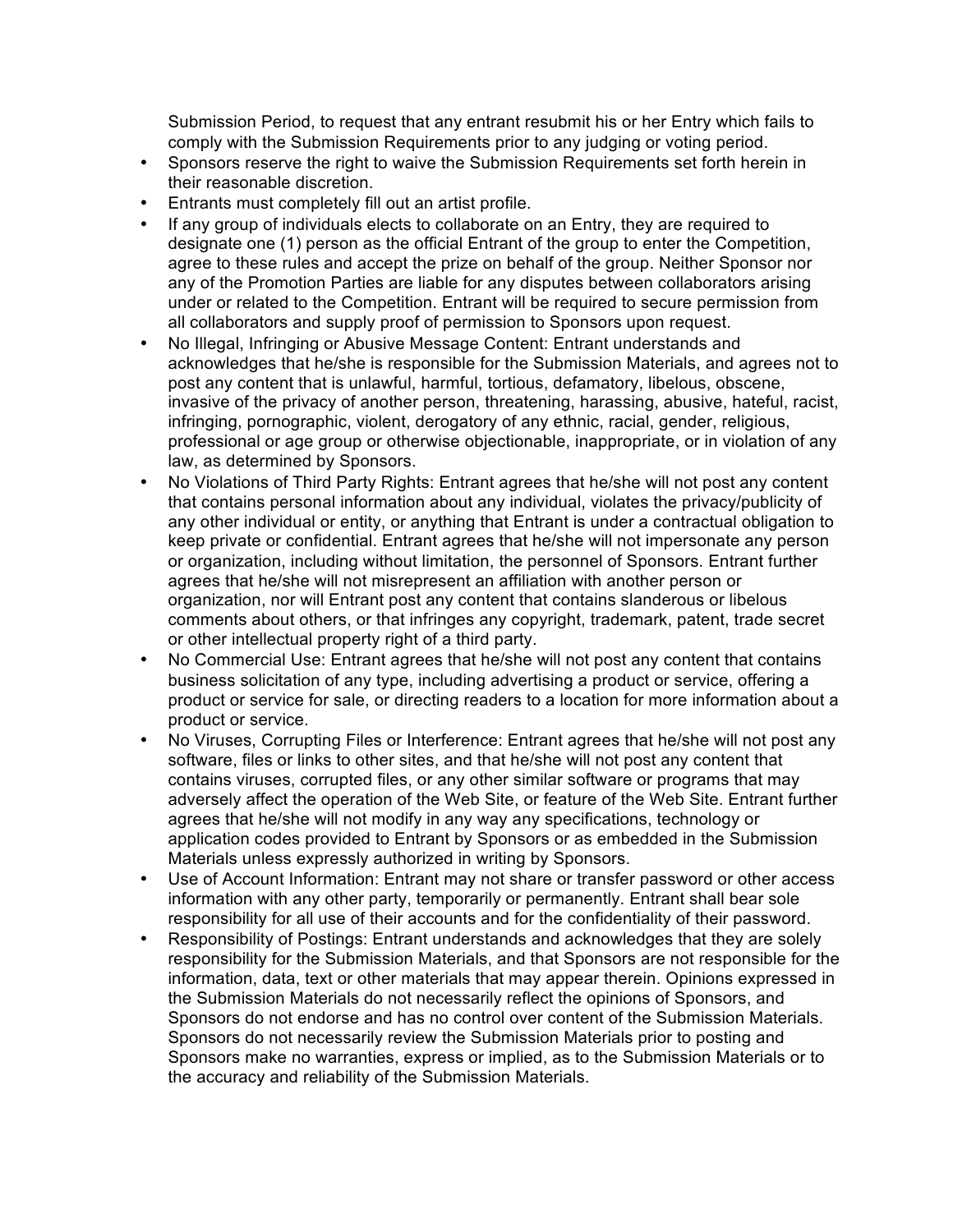- No Monitoring/Violation Notices: Sponsors do not necessarily monitor any materials posted, transmitted, or communicated to or within the Web Site. If Entrant believes that something on the Web Site violates these Terms, please email community@ourstage.com. **If you think that any Entry infringes your intellectual property rights, click here if you wish to report it: www.ourstage.com/about/dmca**
- User Termination/No Ownership: Entrant understands and agrees that he/she has no ownership rights in their account or other access to the Web Site or features therein. OurStage may cancel Entrant's account and delete all the Submission Materials and any other materials associated with their Account at any time, and without notice, if OurStage deems that Entrant has violated these Terms, the Submission Rules, the law, or for any other reason. OurStage assumes no liability for any information removed from our Web Site, and reserves the right to permanently restrict access to the Web Site or a user Account.
- No Confidentiality: The nature of this Web Site is interactive and public. By posting his/her Submission Materials, Entrant understands and acknowledges that any materials, ideas or other communications he/she transmits in any manner and for any reason are gratuitous and made without restriction and will not be treated as confidential or proprietary. Furthermore, Entrant acknowledges and agrees that any ideas, concepts, techniques, procedures, methods, systems, video, scripts, music, photographs, designs, plans, charts, or other materials Entrant transmits to Sponsors may be disclosed on a non-confidential basis to anyone or otherwise used by Sponsors anywhere, anytime, and for any reason whatsoever without any additional compensation to you, and Entrants are encouraged to review the terms of the Entry License described in Ownership of Posted Content and License thereto at http://www.ourstage.com/about/terms except as is otherwise set forth herein. You acknowledge that, by acceptance of your Entry, Sponsors do not waive any rights to use similar or related ideas previously known to Sponsors, or developed by their employees, or obtained from sources other than your Submission Materials that do not include all required information and adhere to the foregoing and following requirements will be considered void and will not be considered in this Competition, in Sponsors' sole discretion.

**7. JUDGING:** Public online voting ("Judge" or "Judging") is available to anyone who has an account on OurStage ("OurStage Members" or "Members"). OurStage Members have the opportunity to Judge all Submission Materials relative to each other based on the criteria set forth below. Members are restricted to Judging as one person, from one email address. Automated methods of voting are strictly prohibited. Judging through multiple accounts is strictly prohibited.

**8. SELECTION OF WINNER:** Submission Materials received by valid entrants during the Submission Period will be posted on www.ourstage.com in the OurStage "Kick Up The Keys" Competition and will compete against each other for the Competition grand prize (as defined below). The OurStage Editor at Large will select winning songs in the OurStage "Kick Up The Keys" Competition. Selections for the "Kick Up The Keys" playlist will be made based on compositional proficiency at the sole discretion of the Editor at Large.

These Submission Materials will be will be judged by OurStage Members based on the criteria set forth below. There are two (2) rounds of judging for the OurStage "Kick Up The Keys" Competition. The outcome of these two (2) rounds is based on judging by OurStage Members, and may not result in the awarding of any prize.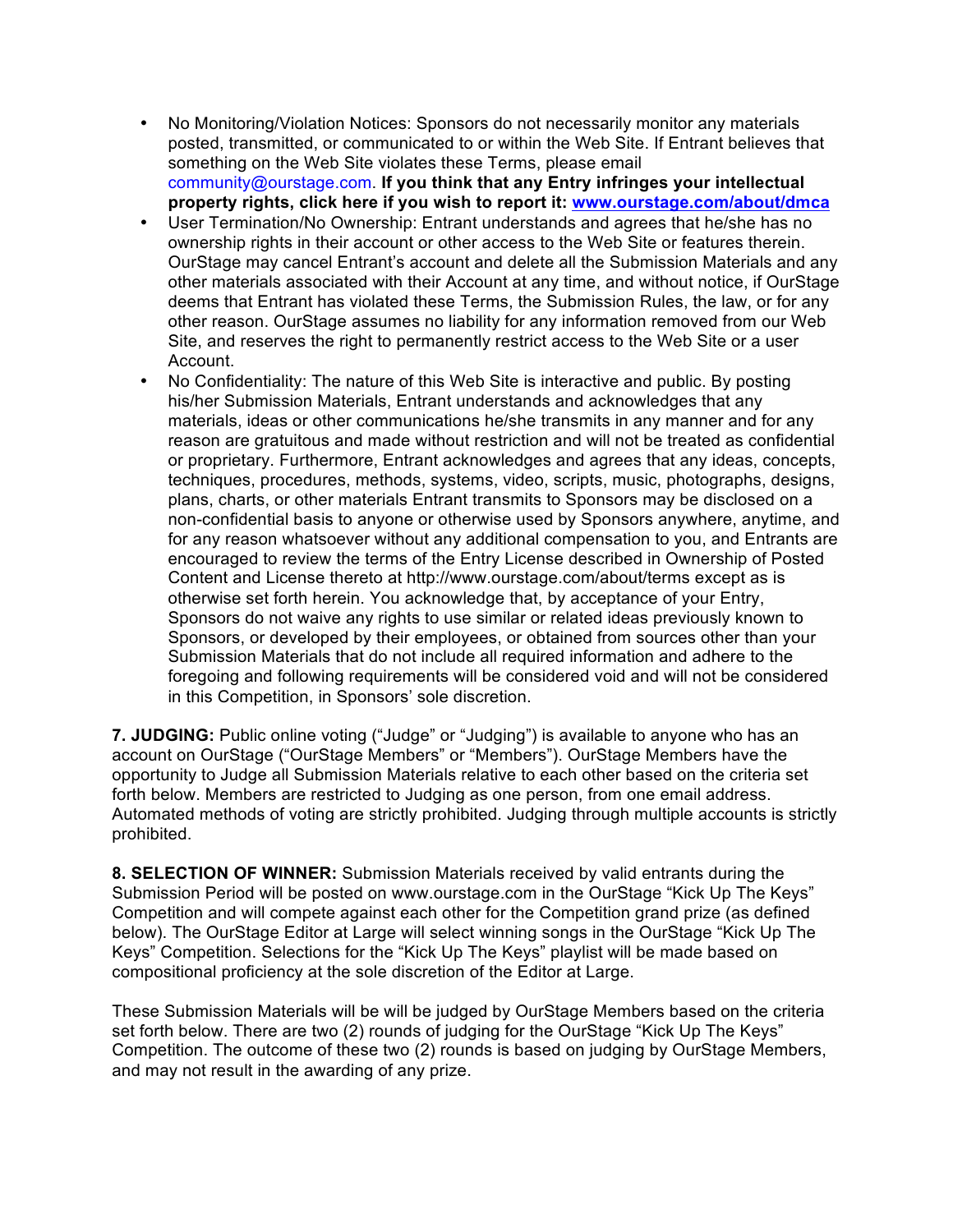**Round 1 -** Regular Judging: Round 1 of the OurStage "Kick Up The Keys" Competition will begin on September 1, 2011 at 12:00:01 am ET and will end on September 24, 2011 at 11:59:59 pm ET. Members of OurStage will have the opportunity to judge Entries compared to other Entries. Automated methods of voting are strictly prohibited. The top forty (40) ranked Entries in the OurStage "Kick Up The Keys" Competition will be determined based on Round 1 Judging using proprietary ranking algorithms. At the end of Round 1, the top forty (40) ranked Entries will automatically be entered into Round 2 – Semi Finals.

**Round 2 - Semi Finals:** Round 2 for the OurStage "Kick Up The Keys" Competition begins on September 25, 2011 at 12:00:01 am ET and ends on September 30, 2011 at 11:59:59 pm ET (the "Semi Finals Voting Period"). During Round 2, OurStage Members will have the opportunity to judge the top forty (40) ranked Entries to determine the top twenty (20) Entries. Automated methods of voting are strictly prohibited.

**Final Review:** The Editor at Large will review the top one hundred (100) ranked entries with preference given to the top twenty (20) ranked entries in the OurStage "Kick Up The Keys" Competition. Entries will be evaluated based on the following five (5) criteria: (i) presentation; (ii) originality and creativity; (iii) melody, vocal ability and music; (iv) lyrics; and (v) entertainment value. **For the avoidance of doubt, the Editor at Large will determine the winners at their sole discretion, from amongst the top twenty (20) ranked Entries.** The decisions of the Editor at Large are final and binding on all matters relating to the Competition. The Editor at Large reserves the right to review all entries ranked within the top one-hundred (100) for prizing consideration.

On or about October 15, 2011, the Sponsors will determine a minimum of five (5) grand prize Winners from all Entries within the top twenty (20) ranked Entries in the OurStage "Kick Up The Keys" Competition as described above. The artists selected shall be the Competition Grand Prize Winners, subject to verification.

Limit one prize per person/household. Prizes are non-transferable, non-cash portions are not redeemable for cash, and there are no substitutions, except in Sponsor's sole discretion. Entrants agree that the Sponsors have the sole right to decide all matters and disputes arising from this Competition and that all decisions of Sponsors are final and binding. Any attempt by Entrant and/or his/her family/friends to vote more than the number of times authorized using multiple names or email address and/or any other fraudulent mechanism, as determined by Sponsor in its sole discretion, shall give Sponsors the right to disqualify Entrant in its reasonable discretion. The decision of the panel of judges, in their sole discretion, shall be final and binding in all regards. For purposes of these Rules, Competition Grand Prize Winner shall be referred to as the "Prize Winner".

#### **9. PRIZES:**

Winning songs will be featured in the "Kick Up The Keys" playlist, to be offered as a free download to the OurStage community and to be promoted through "Plugged In" (the OurStage Magazine) and through OurStage's social networking platforms.

Sponsors reserve the right, at their sole discretion, to disqualify any individual who tampers with the Entry process, and to cancel, modify or terminate the Competition or any part of the Competition. If, for reasons beyond the control of Sponsors (including, but not limited to, tampering or computer virus infection), the Competition is not capable of running as originally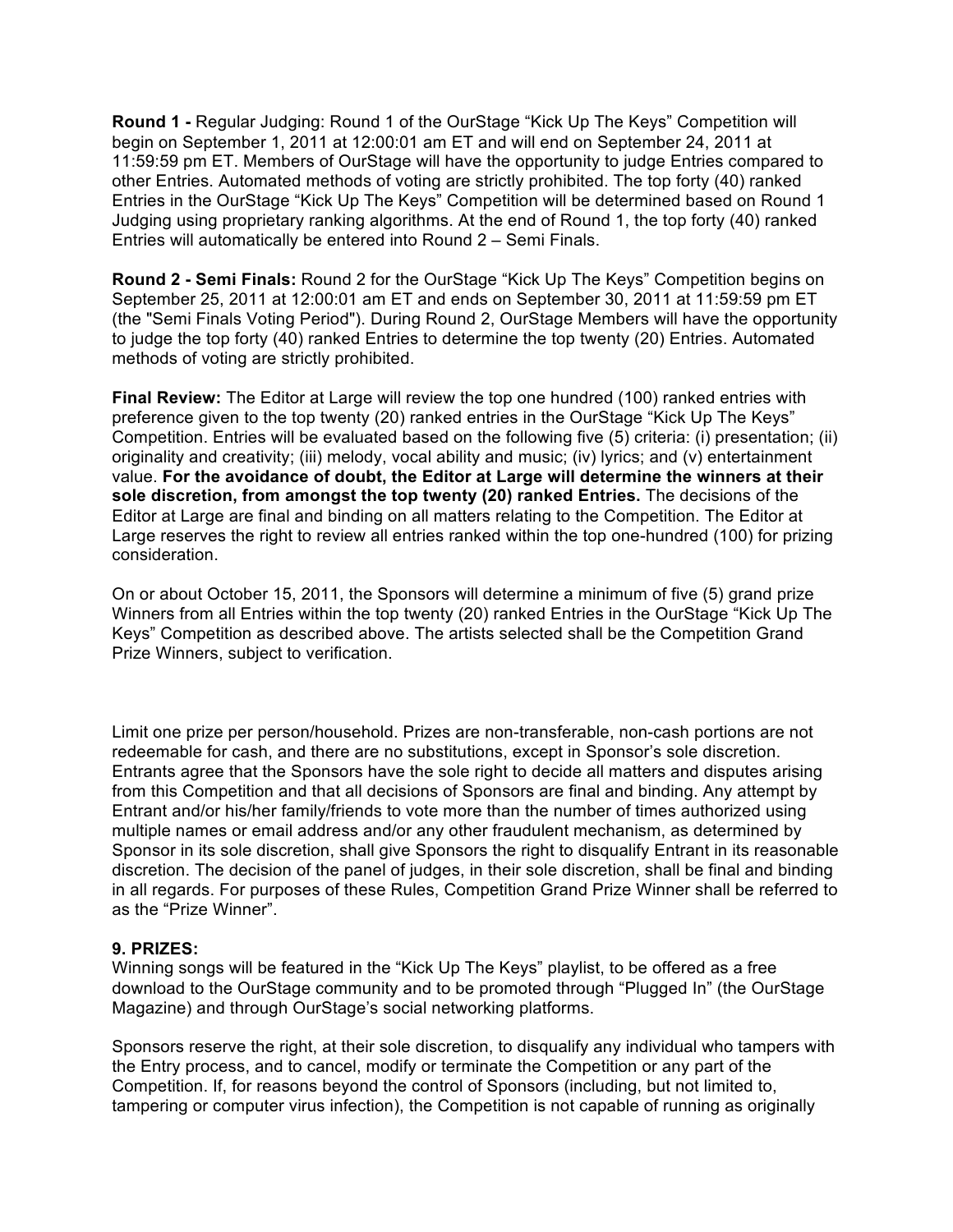planned, Sponsors, at their sole discretion, reserve the right to cancel or modify the Competition, without liability. Winner's Performance must not contain profane, unlawful, harmful, tortious, defamatory, libelous, obscene, invasive of the privacy of another person, threatening, harassing, abusive, hateful, racist, infringing, pornographic, violent or otherwise objectionable or inappropriate images or language as determined by Sponsors and must otherwise strictly conform to the reasonable requirements set forth by Sponsors.

**10. GENERAL CONDITIONS:** Winners are solely responsible to report and pay any applicable taxes on their prize. By participating, Entrants agree to these Official Rules and Sponsors Privacy Policy (available at www.ourstage.com), which are final and binding in all respects. Unclaimed prizes will not be awarded. As a condition of entering, entrants (or their parent or legal guardian if an eligible minor) agree (and agree to confirm in writing): (a) under no circumstances will entrant be permitted to obtain awards for, and participant hereby waives all rights to claim, punitive, incidental, consequential, or any other damages, other than for actual out-of-pocket expenses; (b) all causes of action arising out of or connected with this Competition, or any prize awarded, shall be resolved individually, without resort to any form of class action; and (c) any and all claims, judgments, and award shall be limited to actual out-ofpocket costs incurred, excluding attorneys' fees and court costs. This Competition is governed by the laws of the Commonwealth of Massachusetts, with venue in Middlesex County, Massachusetts, and all claims must be resolved in the federal or state courts located in Middlesex County, Massachusetts.

**11. LIMITATIONS OF LIABILITY AND RELEASE:** No liability or responsibility is assumed by Sponsors or Promotion Parties resulting from any user's participation in or attempt to participate in the Competition or ability or inability to upload or download any information in connection with participating in the Competition. No responsibility or liability is assumed by the Sponsors or Promotion Parties for technical problems or technical malfunction arising in connection with any of the following occurrences which may affect the operation of the Competition: hardware or software errors; faulty computer, telephone, cable, satellite, network, electronic, wireless or Internet connectivity or other online communication problems; errors or limitations of any Internet service providers, servers, hosts or providers; garbled, jumbled or faulty data transmissions; failure of any e-mail transmissions to be sent or received; lost, late, delayed or intercepted e-mail transmissions; inaccessibility of the Web Site in whole or in part for any reason; traffic congestion on the Internet or the Web Site; unauthorized human or non-human intervention of the operation of the Competition, including without limitation, unauthorized tampering, hacking, theft, virus, bugs, worms; or destruction of any aspect of the Competition, or loss, miscount, misdirection, inaccessibility or unavailability of an email account used in connection with the Competition. Sponsors and Promotion Parties are not responsible for any typographical errors in the announcement of prizes or these Official Rules, or any inaccurate or incorrect data contained on the Web Site. Use of Web Site is at user's own risk. Sponsors and Promotion Parties are not responsible for any personal injury or property damage or losses of any kind, which may be sustained, to user's or any other person's computer equipment resulting from participation in the Competition, use of the Web Site or the download of any information from the Web Site. By participating in the Competition, Entrants (or their parent/legal guardian if an eligible minor) agrees to release and hold Sponsors and Promotion Parties harmless from any and all claims, damages or liabilities arising from or relating to such Entrant's participation in the Competition. By accepting a prize, Winner (or their parent/legal guardian if an eligible minor) agree that the Sponsors and Promotion Parties have the right to use the Submission Materials, entrant's or winner's name, any other materials comprising the Entry and biographical information for advertising/promotional purposes, except where prohibited by law, and that Sponsors and Promotion Parties shall not be liable for any loss or injury resulting from